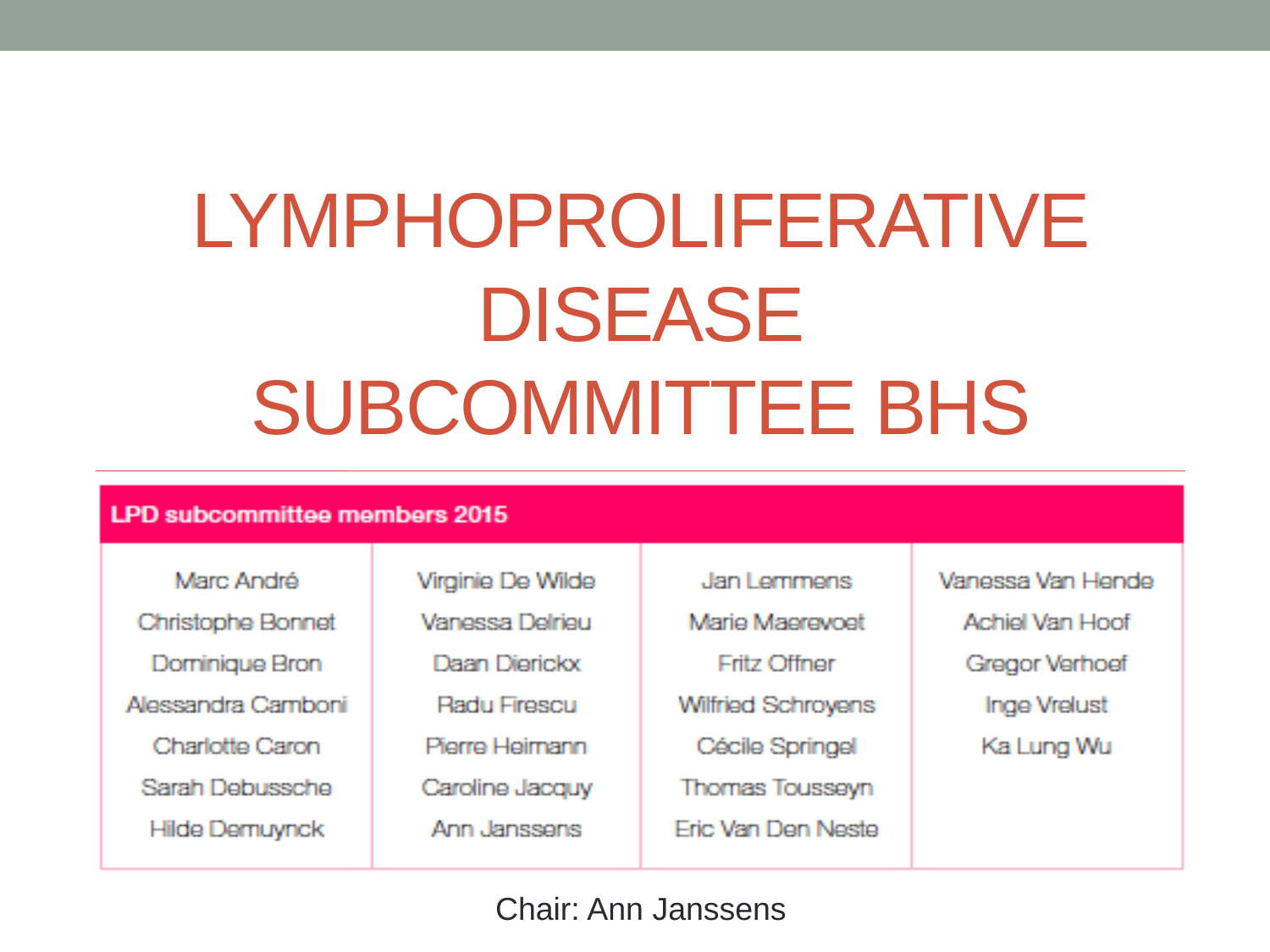### Guidelines for the treatment of lymphoma subtypes anno 2015

**BHS guidelines for the treatment of Burkitt's lymphoma C. Bonnet et al.** *Belg J Hematol, 2015,6,61-69* **Waldenström's macroglobulinemia: BHS guidelines V. Van Hende et al.** *Belg J Hematol,2015,6,142-150* **Updated BHS guidelines or the treatment of CLL anno 2016 A. Janssens et al.** *Belg J Hematol, 2015,6, 195-202* **Treatment of MCL: updated recommendations from the BHS 2015 V. Vergote et al.** *Belg J Hematol, 2015,6, 203-208*

**Pocket guideline Hematology: Practical management of CLL in Belgium**

*almost ready for publication*

BHS guidelines for Primary Central Nervous System Lymphoma

V. De Wilde et al.

LGL-HCL-PLL

C. Springel &V. Delrieu